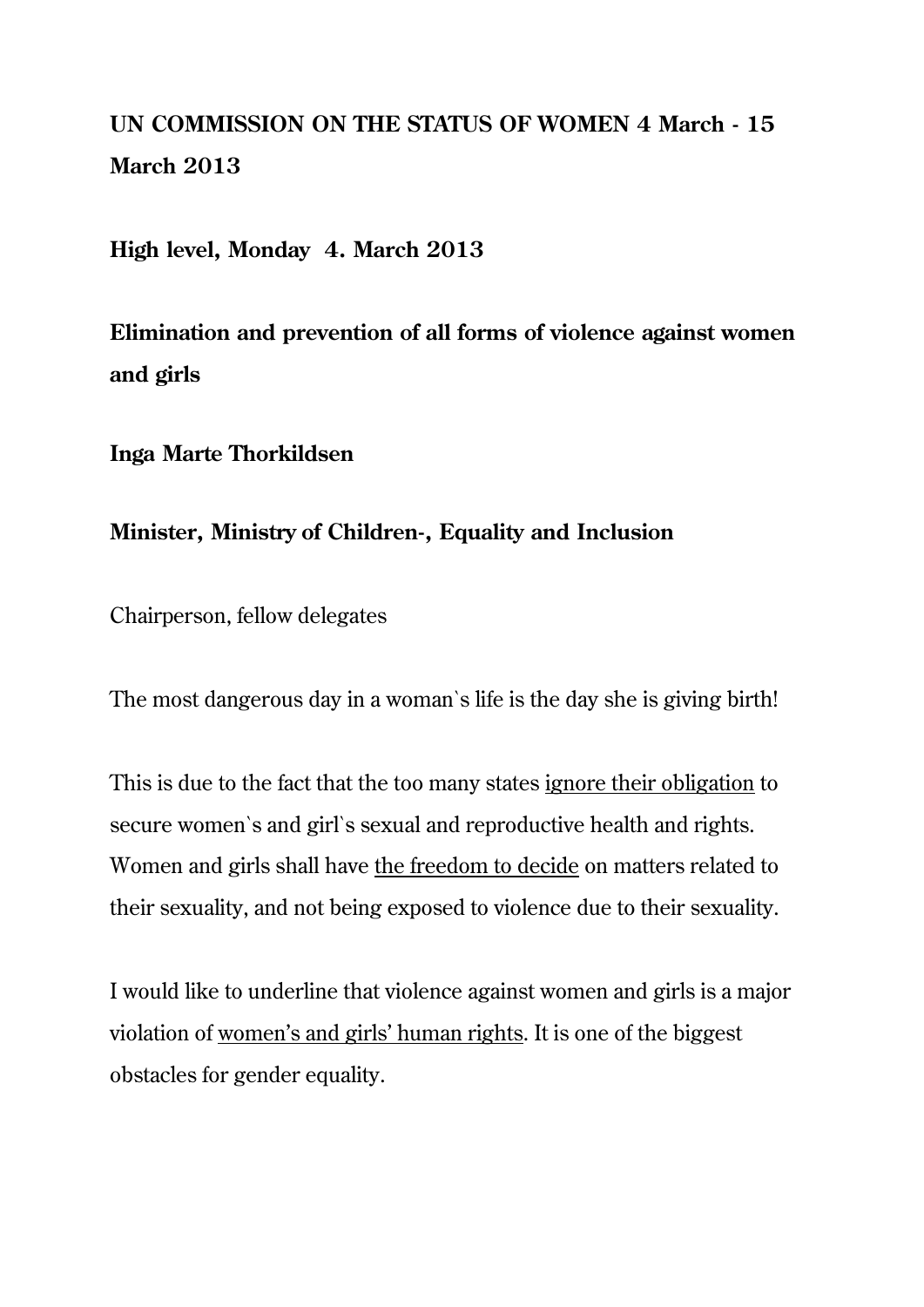The cost of the violence is enormous, both in an economic sense and at a personal level. This applies both to the North and the South

If we shall succeed in reducing the numbers of violence the states must consider violence against women as a public matter and not something which belongs to the private sphere.

Furthermore, we must fight the perception that women are at fault when they are subjected to violence. The distribution of shame and stigma on the victim enables the global violence against women to continue. It is a devastating self-reinforcing effect!

Thus we need to mobilize both men and boys in order to create norms and structures that are based on gender equality and respectful relationships. In this respect, men serve as role models for boys.

## Finally:

Disparities enable and reinforces violence. Gender inequality based on economic disparity amplifies women's vulnerability to violence.

Further, women and girls who face multiple and intersecting forms of discrimination, such as LBT –women and women with disabilities, are exposed to increased risk of violence!

Allow me as well to focus on indigenous women. They have the same challenges as other women, but due to a minority situation with different